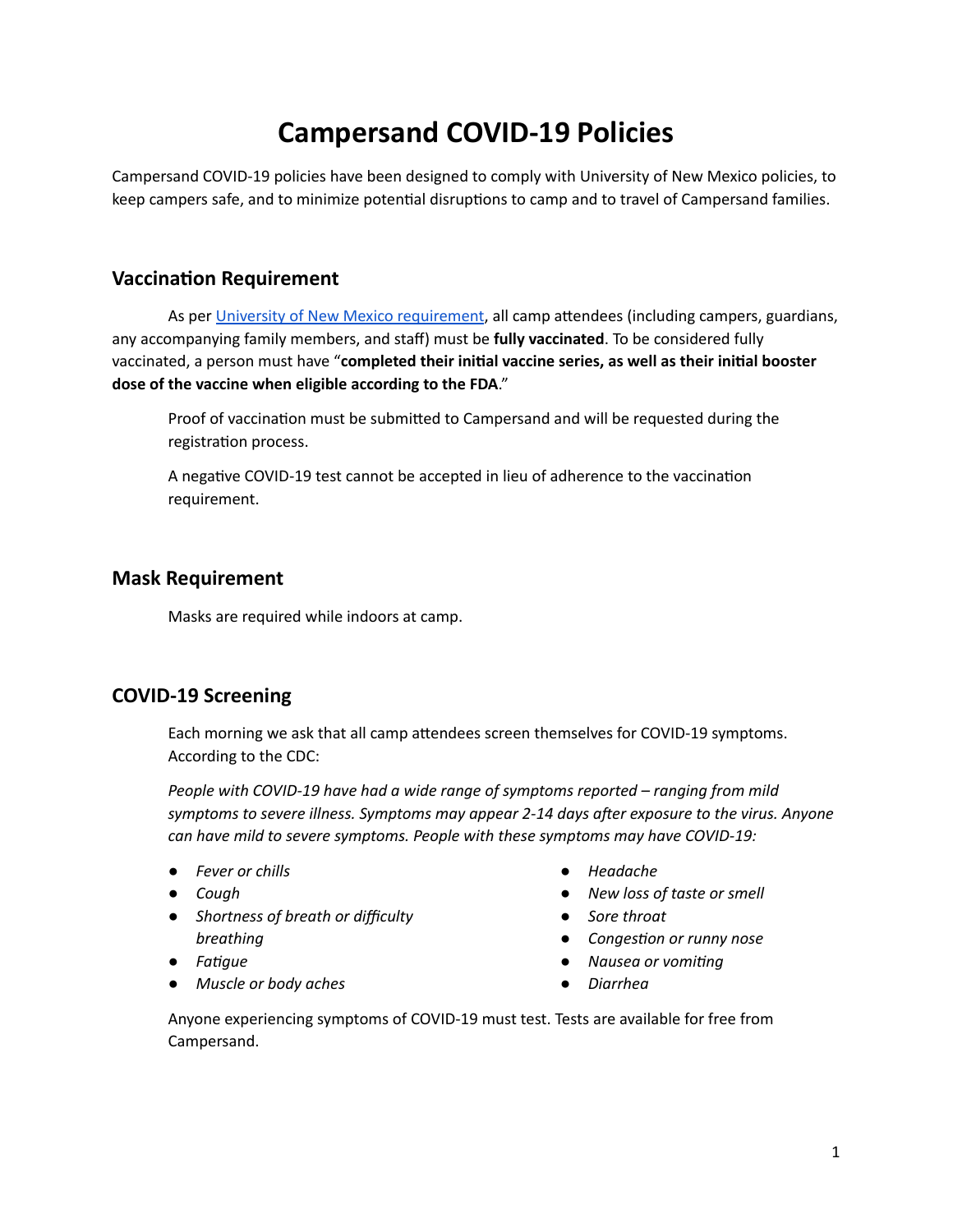## **COVID-19 Testing**

Every camp attendee, including people they are housing with, will be provided with two COVID-19 test kits for testing upon arrival and testing during the week, if needed.

COVID-19 tests are available for free from Campersand and may be requested at any time.

Camp attendees are expected to test upon arrival and when experiencing COVID-19 symptoms.

[Reasons](https://www.cdc.gov/coronavirus/2019-ncov/testing/self-testing.html) to test include close contact with someone who has tested positive for COVID-19 and experiencing COVID-19 symptoms.

**CDC Testing [Guidelines](https://www.cdc.gov/coronavirus/2019-ncov/symptoms-testing/pdf/COVID-Testing-Flowchart_V3_Links.pdf)** 

### **Exposure Protocol**

If you were exposed and are up to date with your vaccination you do not have to isolate **unless** you develop symptoms.

Even if you don't develop symptoms, get [tested](https://www.cdc.gov/coronavirus/2019-ncov/testing/diagnostic-testing.html) at least 5 days after you last had close [contact](https://www.cdc.gov/coronavirus/2019-ncov/daily-life-coping/determine-close-contacts.html) with someone with COVID-19.

Watch for [symptoms](https://www.cdc.gov/coronavirus/2019-ncov/symptoms-testing/symptoms.html) until 10 days after you last had close contact with someone with COVID-19.

If you develop symptoms, isolate immediately and get [tested.](https://www.cdc.gov/coronavirus/2019-ncov/testing/diagnostic-testing.html) Continue to stay home until you know the results. Wear a well-fitting mask around others.

Take precautions until day 10. Wear a well-fitting mask for 10 full days any time you are around others inside your home or in public. Do not go to places where you are unable to wear a well-fitting mask.

CDC Quarantine and Isolation Guidelines

### **Testing Positive for COVID-19**

Anyone testing positive for COVID-19 must isolate.

UNM housing asks that those testing positive find alternate housing as soon as possible and vacate UNM premises.

Wear a well-fitting mask if you must be around others in your home.

Do not [travel](https://www.cdc.gov/coronavirus/2019-ncov/travelers/index.html#do-not-travel).

CDC Quarantine and Isolation Guidelines